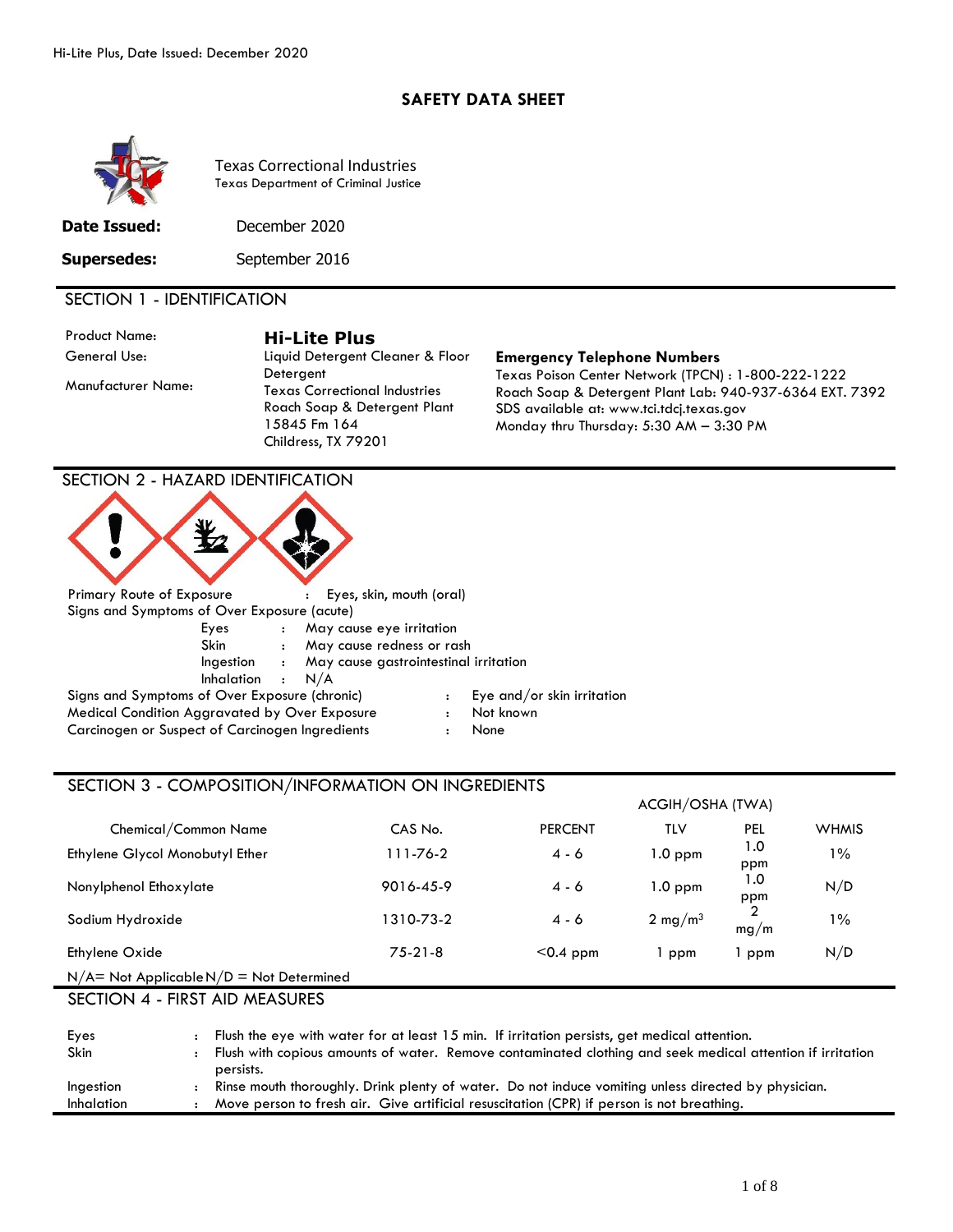## SECTION 5 - FIRE FIGHTING MEASURES

| Auto-Ignition Temp<br>Physical Hazard<br>Extinguishing Media | : Not established<br>None<br>: Water, foam, dry chemicals, or carbon dioxide                                                 |
|--------------------------------------------------------------|------------------------------------------------------------------------------------------------------------------------------|
| Fire Extinguishing Procedure<br>Fire and Explosive Hazard    | : Use of respiratory equipment is recommended in enclosed areas.<br>: Not established; liquid and vapor could be combustible |

## SECTION 6 - ACCIDENTAL RELEASE MEASURES

| <b>Emergency Action</b> | Isolate the spill or leak immediately. Keep unauthorized personnel away from the spill. Position<br>yourself and remain upwind of the spill. Keep out of areas where vapors may accumulate. Use<br>forced ventilation if necessary.                                                                                                                                                                                                                                   |
|-------------------------|-----------------------------------------------------------------------------------------------------------------------------------------------------------------------------------------------------------------------------------------------------------------------------------------------------------------------------------------------------------------------------------------------------------------------------------------------------------------------|
| Spill Cleanup           | : Ventilate closed spaces before entering a spill area. All equipment used when handling the<br>remediation of spilled product must be grounded per NEC code. CAUTION - Floor will be slippery.<br>Do not touch or walk through spilled material. Eliminate the leak if you can without unnecessary risk.<br>Absorb or cover spill with dry earth, sand, or other non-combustible material and transfer to<br>appropriate waste containers. Rinse residue with water. |
| Large Spills            | : Dike far ahead of liquid spills for later disposal; pump liquid into appropriate waste container for<br>disposals.                                                                                                                                                                                                                                                                                                                                                  |
| Waste Disposal Method   | : Any unsalvageable material must be disposed in compliance with Federal, state, and local<br>regulations. Do not dump into sewers, on the ground, or into any bodies of water.                                                                                                                                                                                                                                                                                       |

# SECTION 7 - HANDLING AND STORAGE

Handling Procedures:

Avoid contact with skin and eyes. Use good personal hygiene practices. Wash hands before eating, drinking, smoking, or using toilet facilities. Wash thoroughly after work with soap and water.

Storage Procedures:

Keep the container tightly closed and in a cool, well-ventilated place. Keep from freezing. Do not handle or store near an open flame, heat, or other sources of ignition. Prevent electrostatic charge buildup by using commonly approved bonding and grounding techniques per NEC code.

## SECTION 8 - EXPOSURE CONTROLS/PERSONAL PROTECTION

| <b>Respiratory Protection</b>  | This is not required with normal use.                         |
|--------------------------------|---------------------------------------------------------------|
| <b>Ventilation Requirement</b> | Local exhaust or air movement. Maintain adequate ventilation. |
| <b>Protective Gloves</b>       | Yes; Nitrile, rubber, or neoprene.                            |
| Eye Protection                 | Chemical goggles and face shield if splashing will occur.     |

## SECTION 9 - PHYSICAL AND CHEMICAL PROPERTIES

| Vapor Pressure                      | : N/D                                    |  |
|-------------------------------------|------------------------------------------|--|
| Specific Gravity (water $= 1$ )     | 1.020                                    |  |
| Solubility in Water                 | Complete                                 |  |
| рH                                  | $: 12.5 - 13.5$                          |  |
| <b>Boiling Point</b>                | : N/D                                    |  |
| Appearance and Odor                 | Clear light blue-green liquid, mild odor |  |
| CFCTHON110. CTAD11T111D10T10T111T11 |                                          |  |

SECTION 10 - STABILITY AND REACTIVITY

| Hazardous Decomposition | : Oxides of Carbon |
|-------------------------|--------------------|
| Stability               | : Stable           |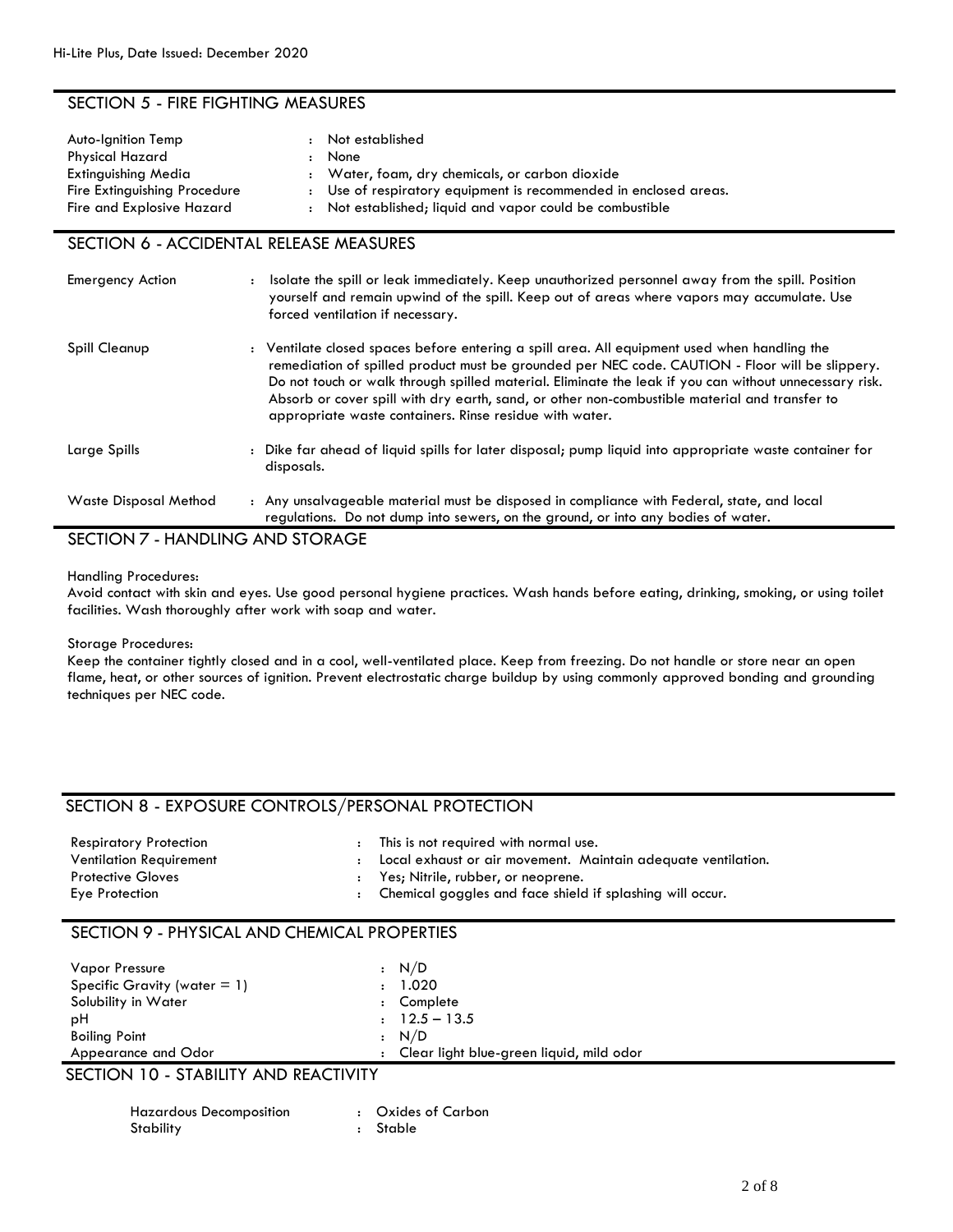Incompatibility **incompatibility** : Do not mix with strong oxidizers or chlorinated or bleach products

NOTE: The C### notation below refers to a principal component based on the amount present in the product which may involve trade secret chemicals. In the event of an accident, notify the Poison Control Center for more information.

## SECTION 11 – TOXICOLOGICAL INFORMATION C069

ACUTE HAZARDS EYE & SKIN CONTACT: Primary irritation to skin: Defatting, dermatitis. Primary irritation to eyes: Redness, tearing, blurred vision. Liquid can cause eye irritation. Wash thoroughly after handling.

INHALATION: Vapor harmful.

Swallowing: Swallowing can cause abdominal irritation, nausea, vomiting & diarrhea.

SUBCHRONIC HAZARDS/ CONDITIONS AGGRAVATED: None

CHRONIC HAZARDS CANCER, REPRODUCTIVE & OTHER CHRONIC HAZARDS:

This product has no carcinogens listed by IARC, NTP, NIOSH, OSHA or ACGIH, as of this date, greater or equal to 6.1%.

IRRITANCY OF PRODUCT: This product is irritating to contaminated tissue.

SENSITIZATION TO THE PRODUCT: No component of this product is known to be a sensitizer.

MUTAGENICITY: Not reported (in humans).

EMBRYOTOXICITY: Not reported (in humans).

TERATOGENICITY: Not reported (in humans).

REPRODUCTIVE TOXICITY: Not reported (in humans).

MAMMALIAN TOXICITY: No mammalian information is available on this product.

C054

ANIMAL TOXICOLOGY

EYES:

Major potential hazard: Liquid in the eye can cause severe destruction and blindness. These effects can occur rapidly effecting all parts of the eye. Mist or dust can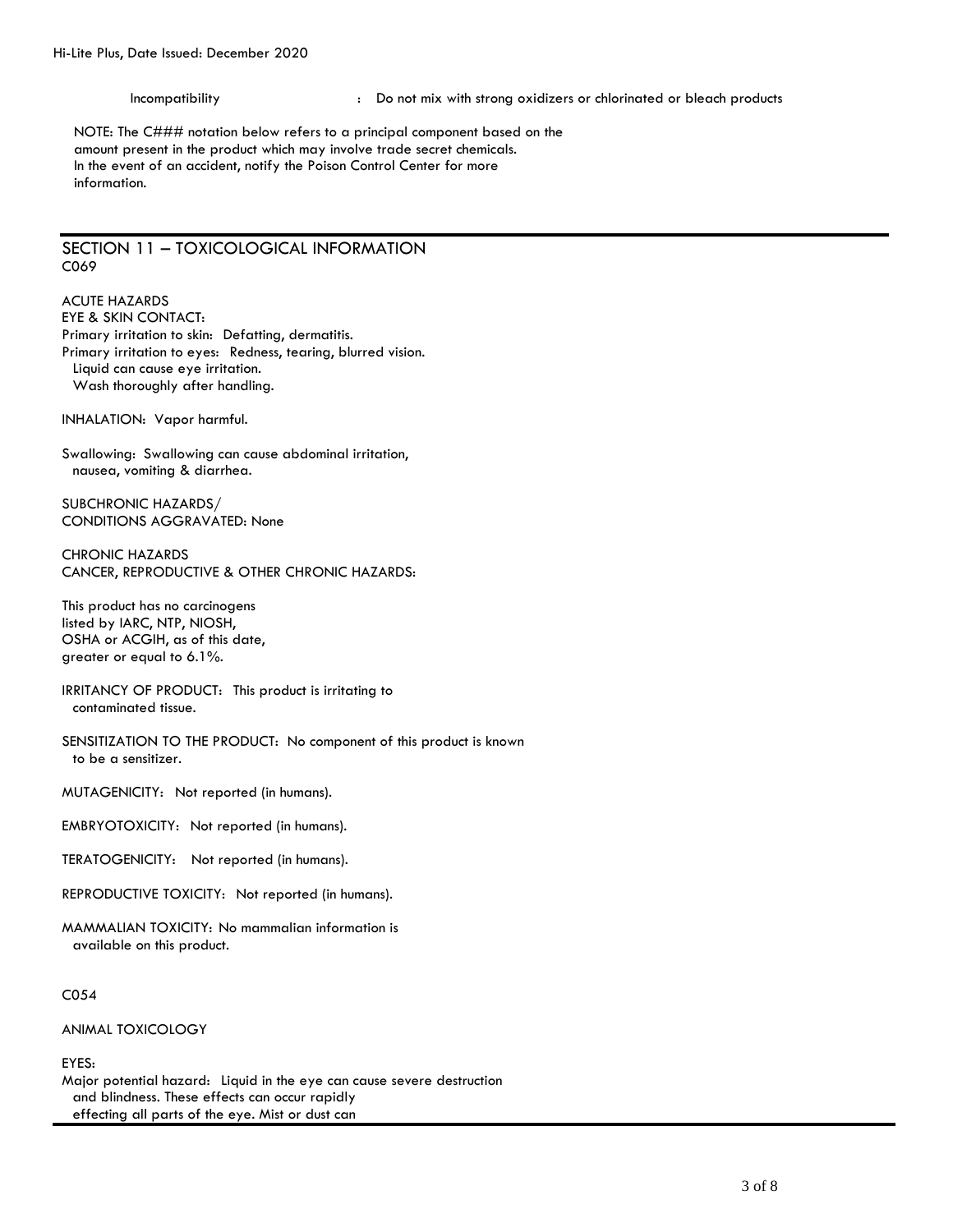cause Irritation with high concentrations causing destructive burns. SKIN: Major potential hazard: Contact with the skin can cause severe burns with deep ulcerations. Contact with solution or mist can cause multiple burns with temporary loss of hair at burn site. Solutions of 4% may not cause irritation and burning for several hours, while 25% to 50% solutions can cause these effects In less than 3 minutes.

### ACUTE ORAL EFFECTS:

LDLO (Oral, Rabbit): 500 mg/kg

Ingestion of sodium hydroxide can cause severe burning and pain in lips, mouth, tongue, throat and stomach. Severe scarring or the throat can occur after swallowing. Death can result from ingestion.

#### ACUTE INHALATION EFFECTS:

Inhalation of solution mist can cause mild irritation at 2 mg/m'. More severe burns and tissue damage at the upper respiratory tract can occur at higher concentrations. Pneumonitis can result from severe exposures.

EFFECTS FOLLOWING PROLONGED OR REPEATED EXPOSURE: No know chronic effects.

CARCINOGENICITY: This product (or any component at a concentration of 0.1% or greater) is not listed by NTP, IARC, OSHA EPA, or any other authority as a carcinogen.

MUTAGENICITY: No available data.

REPRODUCTIVE/ DEVELOPMENTAL TOXICITY: No available data.

C096

Acute oral toxicity: no data available

Acute inhalation toxicity: no data available

Acute inhalation toxicity - Components

Ethylene glycol 1 LC50: 450 ppm Exposure time: 4h Species: rat l

monobutyl ether Symptoms: ataxia

Acute dermal toxicity - : no data available

Acute toxicity other: no data available

Acute toxicity: no data available (other routes of administration)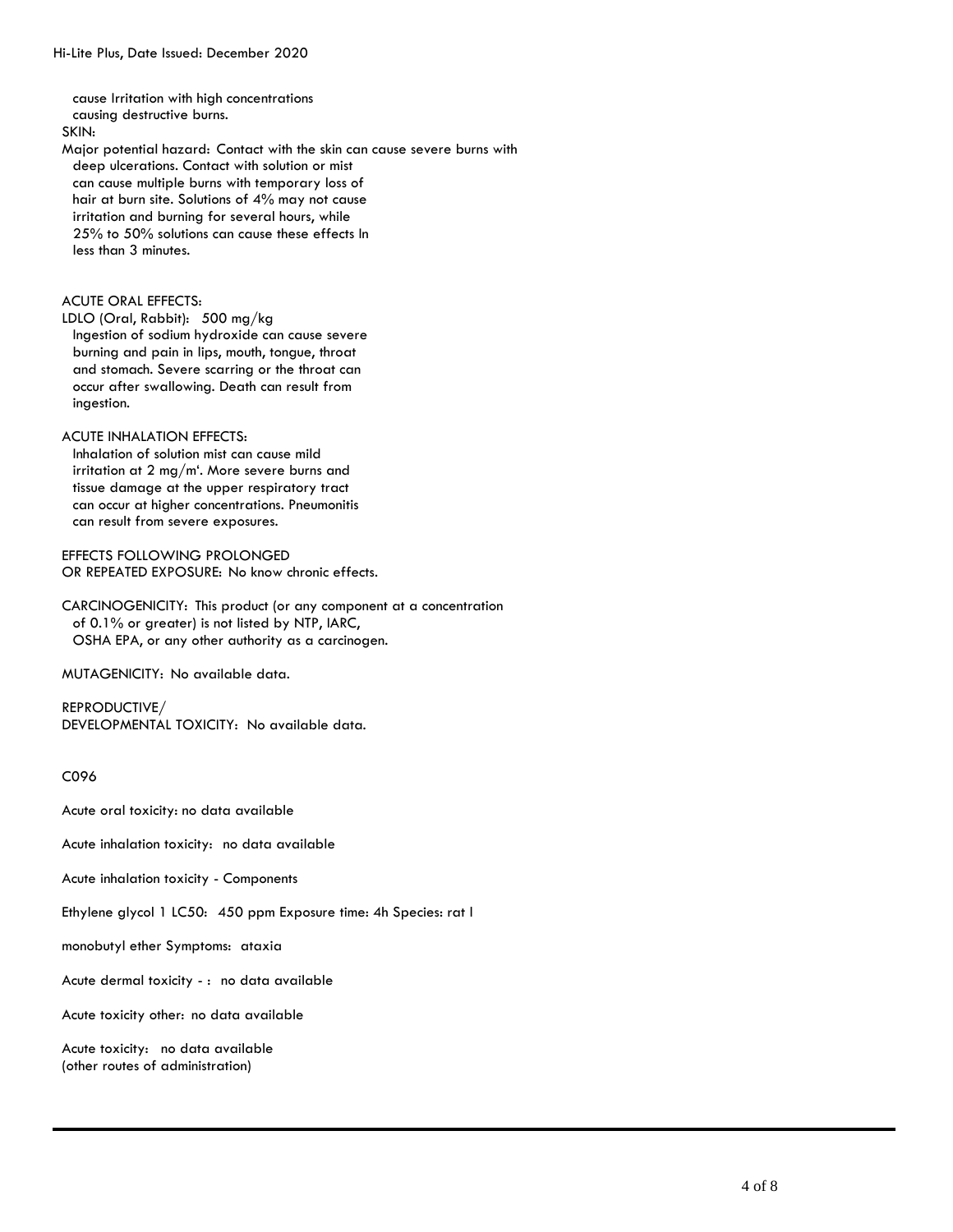## SECTION 12 – ECOLOGICAL INFORMATION C069

EFFECT OF MATERIAL ON PLANTS AND ANIMALS: Not available EFFECT OF MATERIAL ON AQUATIC LIFE: No aquatic information is available. MOBILITY IN SOIL: Has not been determined. BIODEGRADABILITY: This product is completely biodegradable. ACCUMULATION: Has not been determined.

### C054

## ENVIROMENTAL FATE:

Water: Will dissolve readily in water, raising pH. Acute TLm (48 Hours) for Bluegill: 99 m/I Acute TLm (96 Hours) for Mosquite Fish: 125 ppm

#### C096

Biodegradability - Product : No data available

Bioaccumulation - Product : No data available

Ecotoxicity effects Toxicity to fish - Product : No data available

Ethylene glycol monobutyl : LC50: 220 mg/L

Toxicity to daphnia and : No data available other aquatic invertebrates

Ethylene glycol monobutyl : EC50: 1,815 mg/l ether Exposure time: 24 h

Toxicity to algae - Components Ethylene glycol monobutyl : EC50: 911 mg/l ether Exposure time: 72 h Species: Pseudokirchneriella subcapitata (green algae)

Analytical monitoring: yes

## SECTION 13 – DISPOSAL CONSIDERATIONS C069

Dispose in accordance with all applicable regulations. All wastes must be handled in accordance with local, state and federal regulations.

## C054

Processing, use or contamination of this product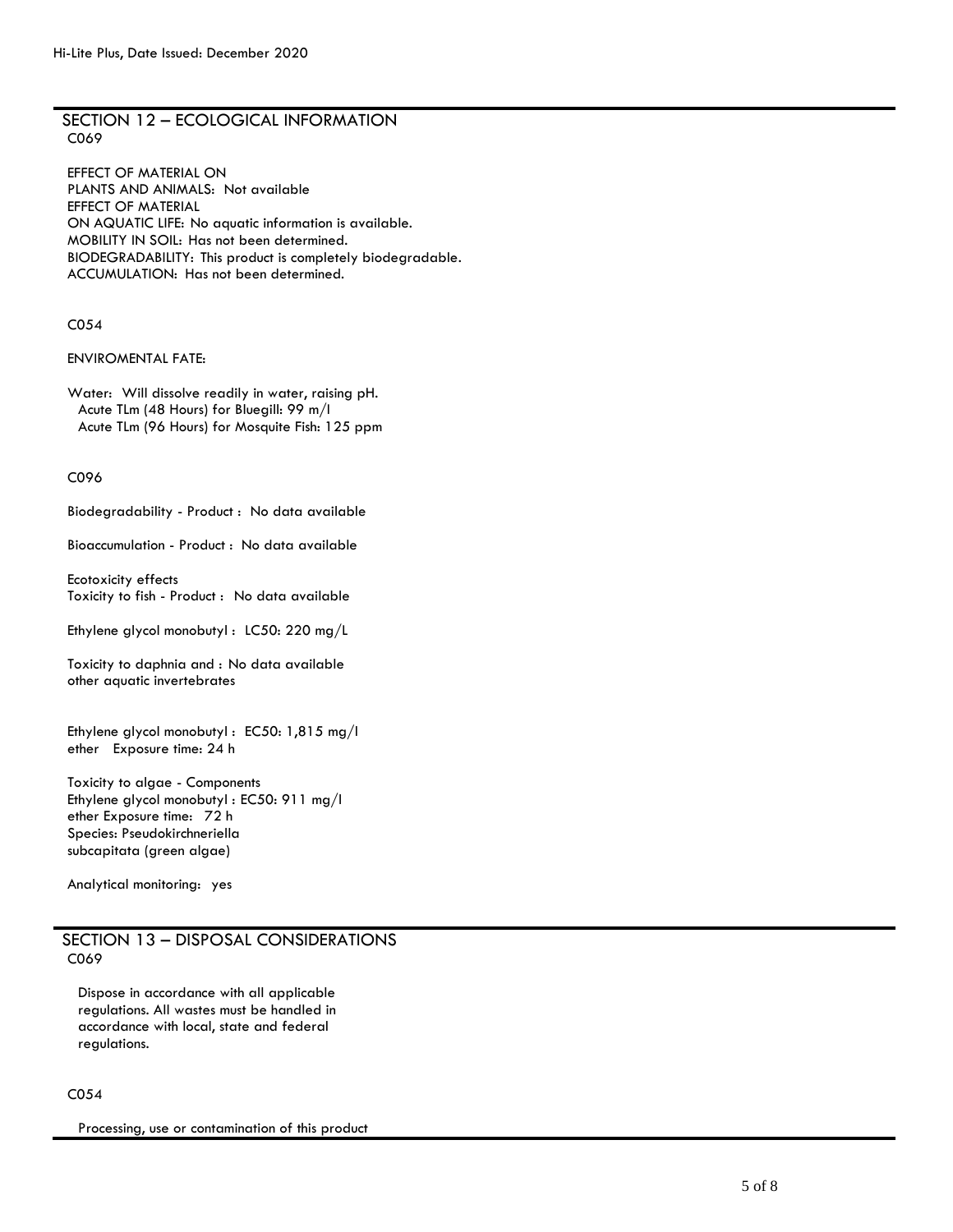may change the waste management options. All disposals of this material must be done in accordance with Federal, state and local regulations. Waste characterization and compliance with disposal regulations are the responsibilities of the waste generator.

SPILL RESIDUES: Recovered solids or liquids may be sent to a licensed re-claimer or disposed of in a permitted waste management facility. Consult federal, state, or local disposal authorities for approved procedures. Do not clump into any sewers, on the ground, or into any body of water.

#### C096

Dispose in accordance with all applicable regulations. All wastes must be handled in accordance with local, state and federal regulations.

### SECTION 14 – TRANSPORT INFORMATION

C069

DOT/TDG SHIP NAME: UN3082, Environmentally hazardous substances, liquid, n.o.s. (contains: Nonylphenol and Dinonylphenol Ethoxylates), 9, PG-III

(FOR AIR/SHIP BULK SHIPMENTS, ADD 'MARINE POLLUTANT' TO SHIPPING NAME.)

DRUM LABEL: (CLASS 9)

IATA / ICAO: UN3082, Environmentally hazardous substances, liquid (contains: Nonylphenol and Dinonylphenol Ethoxylates) PG-III

IMO / IMDG: UN3982, Environmentally hazardous substances, liquid (contains: Nonylphenol and Dinonylphenol Ethoxylates) PG-III

EMERGENCY RESPONSE GUIDEBOOK NUMBER: 171

C054

THIS MATERIAL IS A HAZARDOUS AS DEFINED BY 49 CFR 172.01 BY THE U.S DEPARTMENT OF TRANSPORTATION: DOT IDENTIFICATION NO.: UN 1824 DOT SHIPPING DESCRIPTION (49 CFR 172.101): Sodium Hydroxide Solution. B. UN 1824, PG II, RQ

PACKAGING GROUP: II

PLACARD REQUIRED: Corrosive, UN 1824, Class 8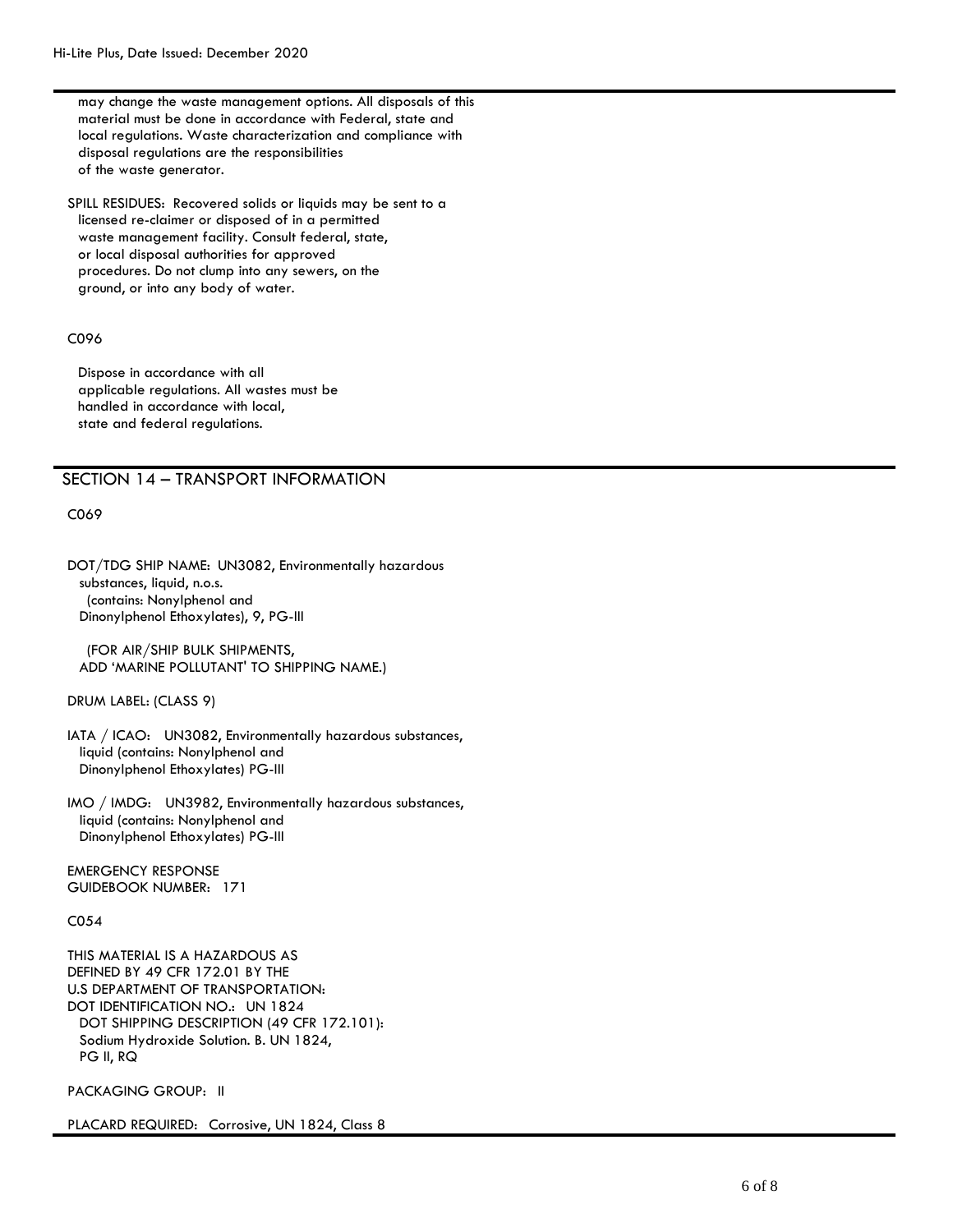LABEL REQUIRED: Corrosive, Class 6. Label as required by EPA and by OSHA Hazard Communication Standard, and any applicable state and local regulations.

EMERGENCY RESPONSE GUIDE NUMBER: 154

C096

U.S. DOT - ROAD: Not dangerous goods

U-S. DOT - RAIL: Not dangerous goods

## SECTION 15 – REGULATORY INFORMATION

C069

EPA REGULATION: SARA SECTION 311/312 HAZARDS: None Known

All components of this product are on the TSCA list. This material contains no known products restricted under SARA Title III, Section 313 in amounts greater or equal to 1%.

C054

US FEDERAL REGULATIONS CERCLA REPORTABLE QUANTITY (RQ) Z:

Ingredient CAS NO. RQ Sodium Hydroxide 1310-73-2 1000 lbs

TSCA (TOXIC SUBSTANCES CONTROL ACT): All components of this product are listed on the TSCA inventory or are exempt from TSCA Inventory requirements.

SUPERFUND AMENDMENTS AND REAUTHORIZATION ACT (SARA) TITLE III:

SARA SECTION 302 (EXTREMELY HAZARDOUS SUBSTANCES (40 CFR 302.4): Not Applicable.

SARA SECTION 311/312 HAZARD CATEGORIES (40 CFR 370.2):

Fire Hazard: No Reactivity Hazard: No Release of Pressure: No Acute Health Hazard: Yes 5 CHRONIC HEALTH HAZARD: NO